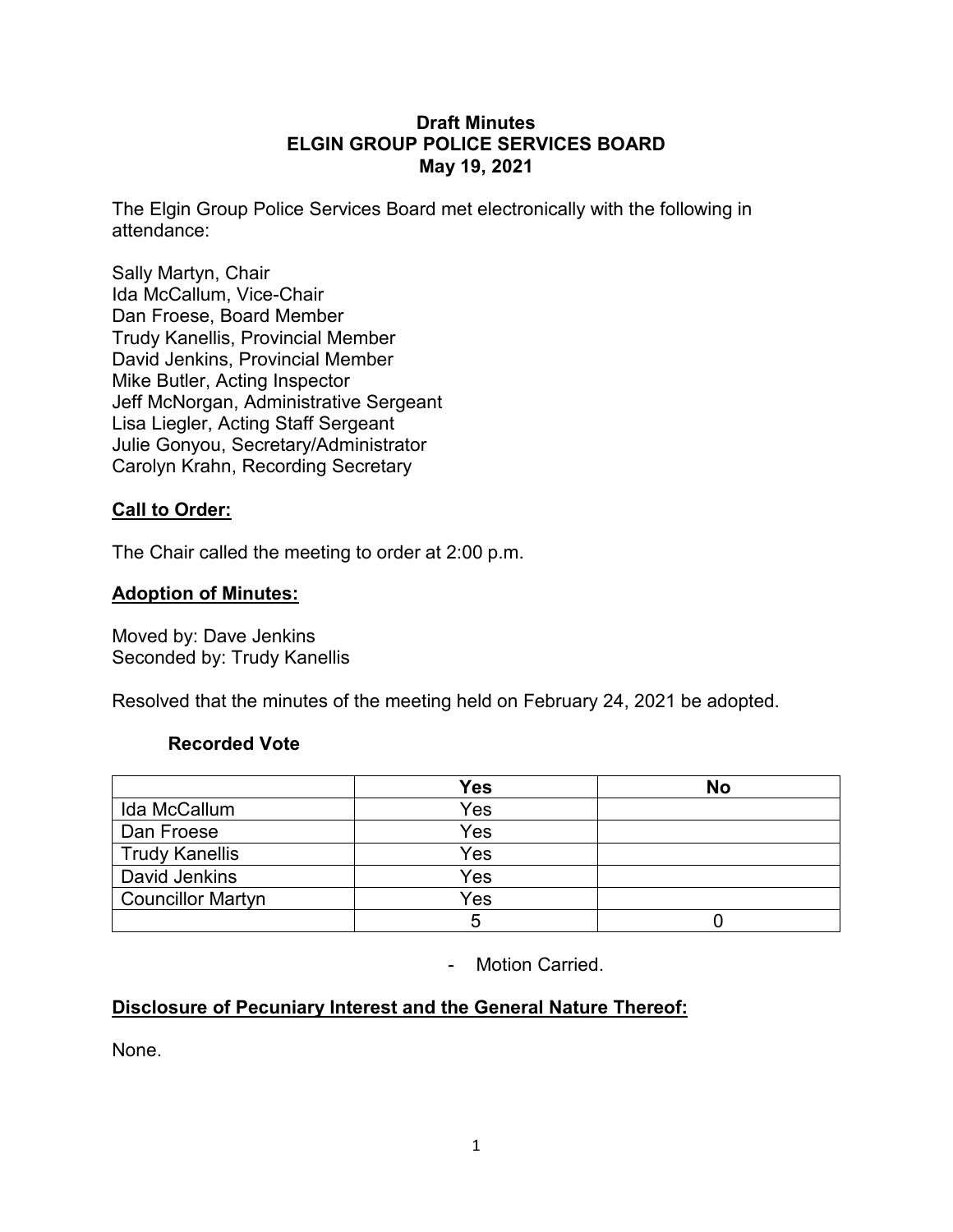## **Reports:**

#### 1) OPP Contract Extension

The Secretary/Administrator provided an update regarding a recent request from the Ontario Provincial Police (OPP) for an extension to the current contract.

Moved by: Ida McCallum Seconded by: Dan Froese

Resolved that the report from the Secretary-Administrator, dated May 12, 2021, be received and filed.

#### **Recorded Vote**

|                          | <b>Yes</b> | <b>No</b> |
|--------------------------|------------|-----------|
| Ida McCallum             | Yes        |           |
| Dan Froese               | Yes        |           |
| <b>Trudy Kanellis</b>    | Yes        |           |
| David Jenkins            | Yes        |           |
| <b>Councillor Martyn</b> | Yes        |           |
|                          |            |           |

- Motion Carried.

### 2) Elgin Group Police Services Board Composition

The Secretary/Administrator provided an update regarding upcoming changes to OPP Boards that will soon be rolled-out across the province.

Moved by: Ida McCallum Seconded by: Dave Jenkins

Resolved that the report from the Secretary-Administrator, dated May 12, 2021, be received and filed.

### **Recorded Vote**

|                          | <b>Yes</b> | <b>No</b> |
|--------------------------|------------|-----------|
| Ida McCallum             | Yes        |           |
| Dan Froese               | Yes        |           |
| <b>Trudy Kanellis</b>    | Yes        |           |
| David Jenkins            | Yes        |           |
| <b>Councillor Martyn</b> | Yes        |           |
|                          |            |           |

- Motion Carried.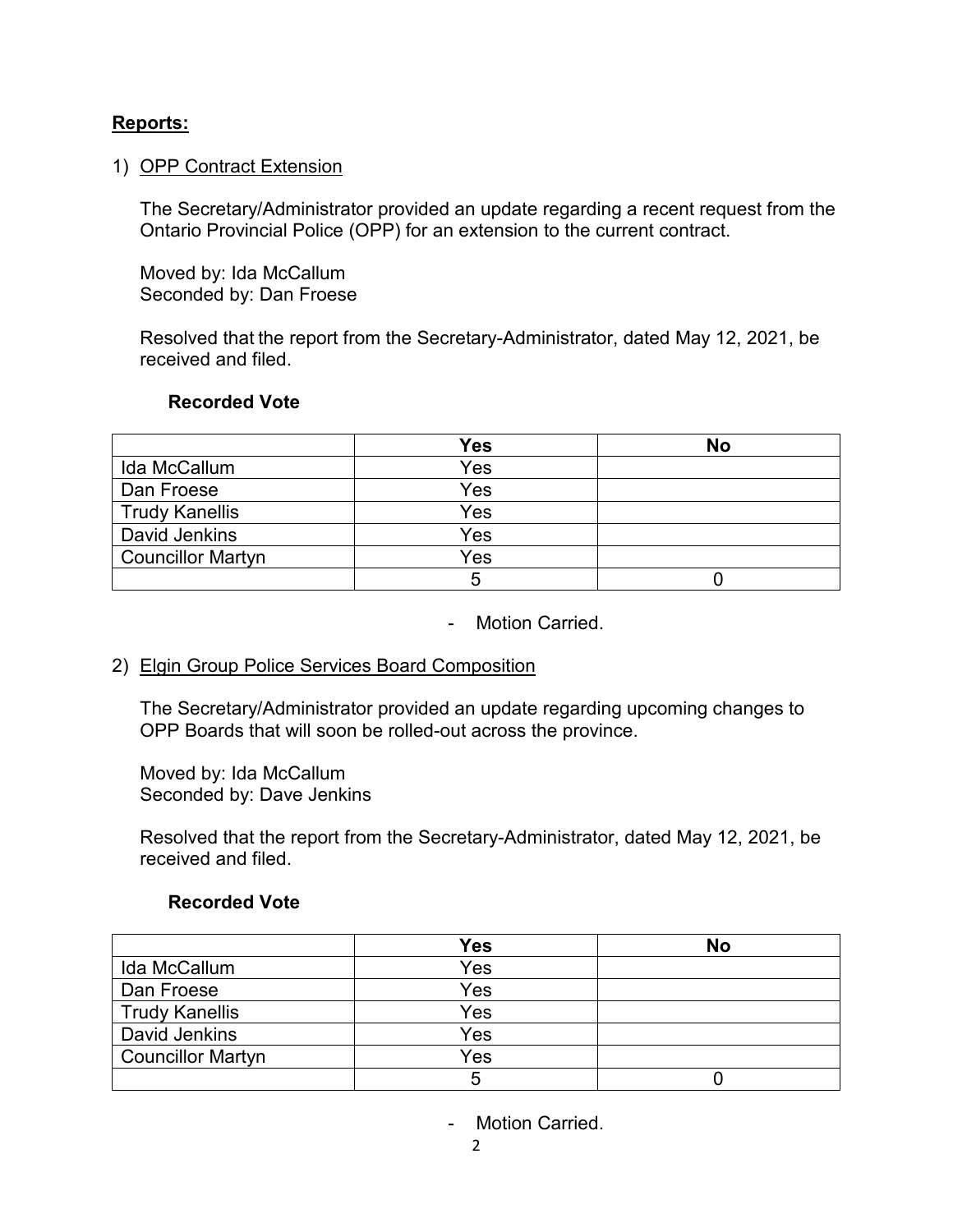### 3) Board Communications Strategy

The Secretary/Administrator presented a high-level Communications Strategy and solicited feedback from Board Members on ways to improve communications with Elgin Group member municipalities.

Moved by: Dave Jenkins Seconded by: Trudy Kanellis

Resolved that the report from the Secretary-Administrator, dated May 12, 2021, be received and filed.

## **Recorded Vote**

|                          | <b>Yes</b> | <b>No</b> |
|--------------------------|------------|-----------|
| Ida McCallum             | Yes        |           |
| Dan Froese               | Yes        |           |
| <b>Trudy Kanellis</b>    | Yes        |           |
| David Jenkins            | Yes        |           |
| <b>Councillor Martyn</b> | Yes        |           |
|                          |            |           |

- Motion Carried.

### 4) Board Compensation Review

The Secretary/Administrator advised Board Members that a review of Board compensation would commence shortly.

Moved by: Ida McCallum Seconded by: Dan Froese

Resolved that the report from the Secretary-Administrator, dated May 12, 2021, be received and filed.

### **Recorded Vote**

|                          | <b>Yes</b> | <b>No</b> |
|--------------------------|------------|-----------|
| Ida McCallum             | Yes        |           |
| Dan Froese               | Yes        |           |
| <b>Trudy Kanellis</b>    | Yes        |           |
| David Jenkins            | Yes        |           |
| <b>Councillor Martyn</b> | Yes        |           |
|                          |            |           |

- Motion Carried.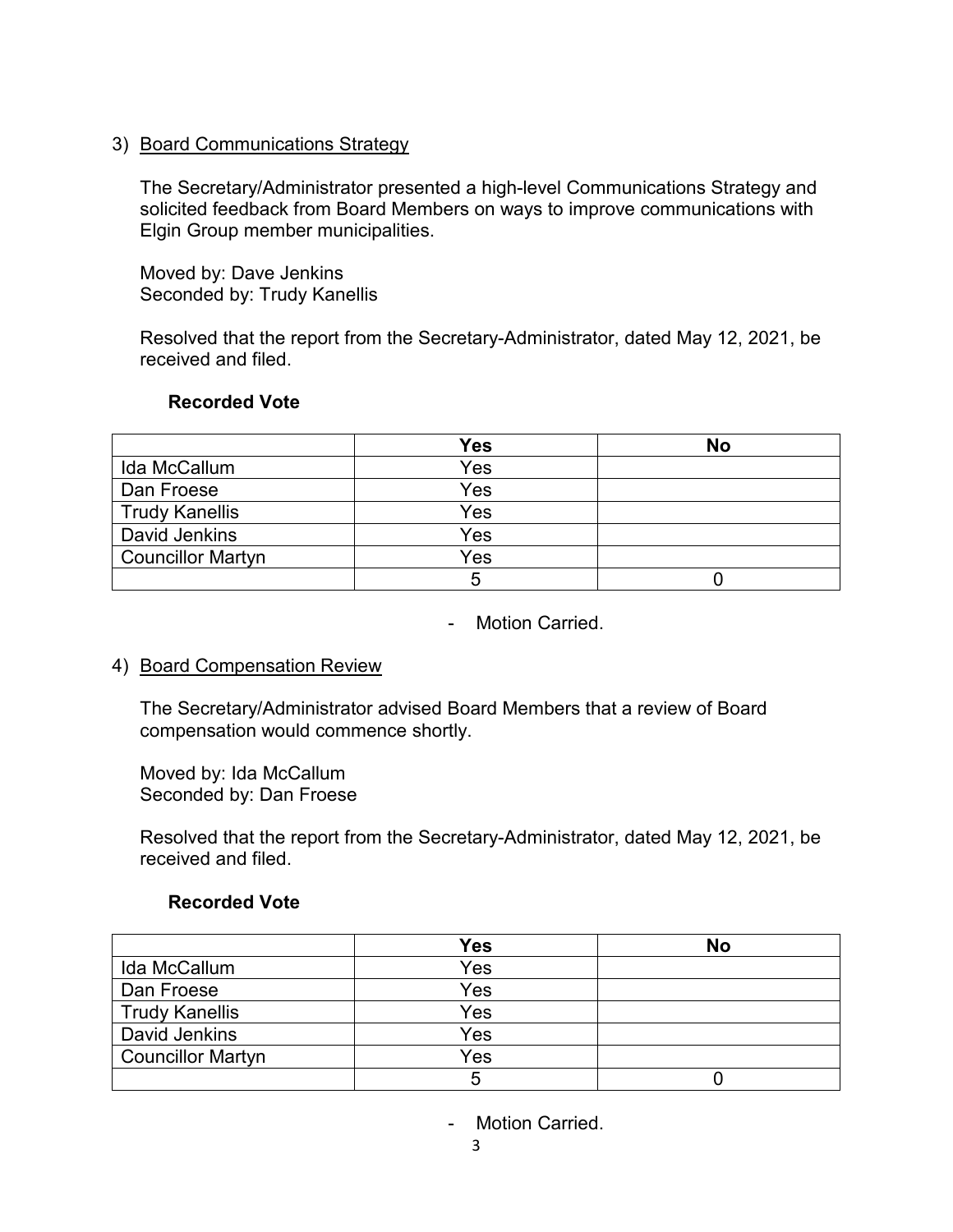# 5) Community Safety and Well-Being Planning Update

The Legislative Services Coordinator provided an update on the Aylmer-Elgin-St. Thomas Community Safety and Well-Being (CSWB) Plan. After extensive consultation with local community organizations and the general public, Jennifer Kirkham, Mischevious Cat Productions, has completed a draft of the Plan. The Coordinating Committee is reviewing the draft, and the Plan will be presented to the Local Municipal Councils for approval in June.

Moved by: Dave Jenkins Seconded by: Dan Froese

Resolved that the report from the Legislative Services Coordinator, dated May 12, 2021, be received and filed.

|                          | <b>Yes</b> | <b>No</b> |
|--------------------------|------------|-----------|
| Ida McCallum             | Yes        |           |
| Dan Froese               | Yes        |           |
| <b>Trudy Kanellis</b>    | Yes        |           |
| David Jenkins            | Yes        |           |
| <b>Councillor Martyn</b> | Yes        |           |
|                          |            |           |

### **Recorded Vote**

- Motion Carried.

### 6) Detachment Commander's Quarterly Report

The Detachment Commander provided statistics on public complaints; crime abatement strategy; patrol hours; violent, property, and drug crimes; and collisions for the period of January to March 2021. As of March 31, there have been no fatal collisions in 2021. There has been a 30% decrease in personal injury collisions, and a 27% decrease in criminal assaults.

The Administrative Sergeant provided an update on the newly formed Mobile Crisis Response Team (MCRT). The team is a partnership between Elgin County OPP, Aylmer Police and the Canadian Mental Health Association (CHMA) Elgin-Middlesex. As a part of this team, a CHMA worker responds along with officers to mental health calls.

The Staff Sergeant provided an update on half load season. Officers dedicated 9.5 hours in patrols; seven (7) provincial offences notices were served; and multiple warnings were issued to offending drivers.

Moved by: Trudy Kanellis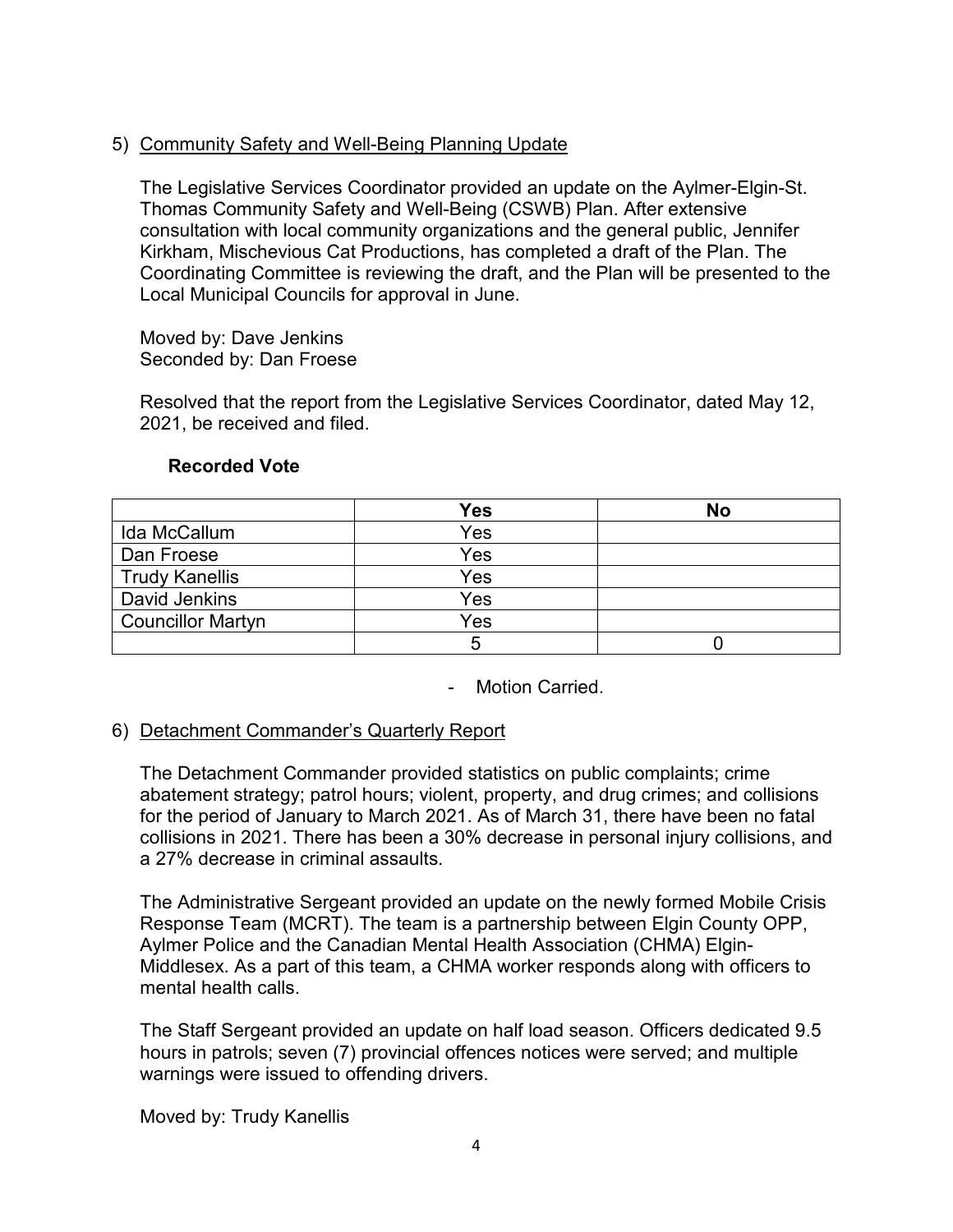## Seconded by: Dave Jenkins

Resolved that the report from the Detachment Commander be received and filed.

### **Recorded Vote**

|                          | <b>Yes</b> | <b>No</b> |
|--------------------------|------------|-----------|
| Ida McCallum             | Yes        |           |
| Dan Froese               | Yes        |           |
| <b>Trudy Kanellis</b>    | Yes        |           |
| David Jenkins            | Yes        |           |
| <b>Councillor Martyn</b> | Yes        |           |
|                          |            |           |

- Motion Carried.

## **Correspondence:**

## 1) OAPSB Spring Conference & AGM: May 26-28

The Police Services Board discussed the correspondence. The Chair confirmed that one (1) Board Member would attend the OAPSB Spring Conference & AGM on behalf of the Elgin Group and that the Board Member would report back at the next meeting.

### **Other Items**

None.

# **New Business:**

None.

# **Next Meeting:**

A Doodle Poll will be circulated to determine the time of the next meeting.

### **Adjournment:**

Moved by: David Jenkins Seconded by: Dan Froese

Resolved that we do now adjourn at 2:47 p.m.

### **Recorded Vote**

|                | <b>Yes</b>   | <b>No</b> |
|----------------|--------------|-----------|
| `allum<br>McI. | $\sim$<br>vo |           |